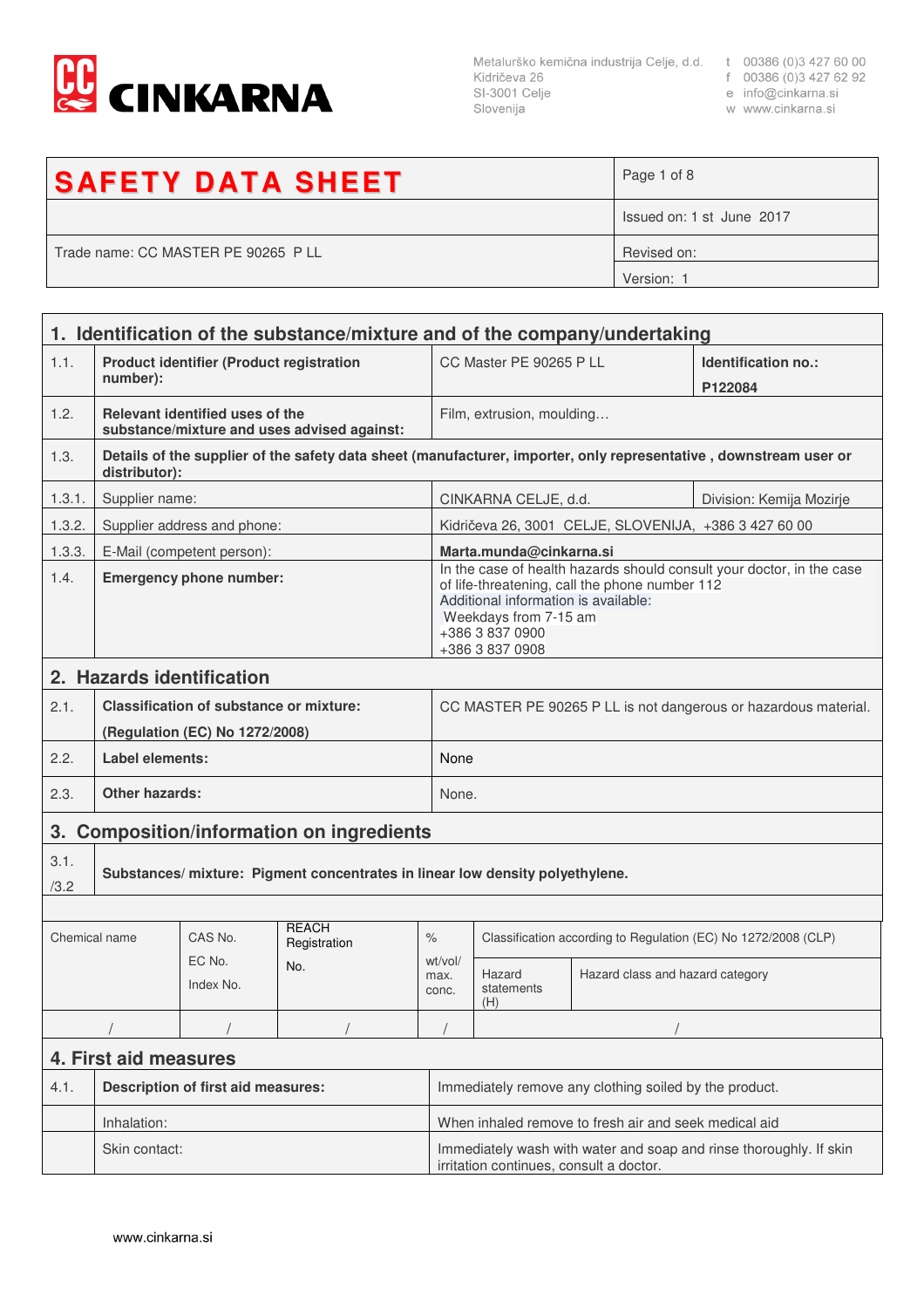Cinkarna Celje, SAFETY DATA SHEET **Page 2 of 8** Trade name: CC Master PE 90265 P LL

|        | Eyes/mycosis contact:                                                                          | Rinse eyes under running water for several minutes. Keep the eyes<br>opened. If symptoms persist, seek medical advice.                                                                        |  |
|--------|------------------------------------------------------------------------------------------------|-----------------------------------------------------------------------------------------------------------------------------------------------------------------------------------------------|--|
|        | Ingestion:                                                                                     | Rinse out the mouth and then drink plenty of water. If symptoms<br>persist, call for medical advice.                                                                                          |  |
| 4.2    | Most important symptoms and effects, acute<br>and delayed:                                     | Not known.                                                                                                                                                                                    |  |
| 4.3.   | Indication of any immediate medical attention<br>and special treatment needed:                 | Toasted part of body cooling with cold water.                                                                                                                                                 |  |
|        | 5. Firefighting measures                                                                       |                                                                                                                                                                                               |  |
| 5.1.   | <b>Extinguishing media</b>                                                                     |                                                                                                                                                                                               |  |
|        | Appropriate media:                                                                             | $CO2$ , foam, water.                                                                                                                                                                          |  |
|        | Inappropriate media:                                                                           | Strong water jet                                                                                                                                                                              |  |
| 5.2.   | Specific hazards arising from the substance or<br>mixture:                                     | In case of fires, hazardous combustion gas is formed: CO and CO <sub>2</sub>                                                                                                                  |  |
| 5.3.   | <b>Advice for firefighters:</b>                                                                | Wear self-contained respiratory protective device. Wear fully                                                                                                                                 |  |
|        |                                                                                                | protective clothing.                                                                                                                                                                          |  |
|        | 6. Accidental release measures                                                                 |                                                                                                                                                                                               |  |
| 6.1.   | Personal precautions protective equipment and<br>emergency procedures                          | Usual precautions when handling the material.                                                                                                                                                 |  |
| 6.1.1. | For non-emergency persons:                                                                     | Prevent the transfer of material into surface water drainage system<br>and underground.                                                                                                       |  |
| 6.1.2. | For emergency responders:                                                                      | No requirements.                                                                                                                                                                              |  |
| 6.2.   | <b>Environmental precautions:</b>                                                              | Prevent the transfer of material into sewers and watercourses.                                                                                                                                |  |
| 6.3.   | Methods and material for containment and<br>cleaning:                                          |                                                                                                                                                                                               |  |
| 6.3.1. | Appropriate spillage retaining techniques (fencing,<br>covering drains, retaining procedures): | Collect spilled material in an appropriated container for disposal.<br>Deposit it based on regulation.                                                                                        |  |
| 6.3.2. | Appropriate cleaning procedures                                                                |                                                                                                                                                                                               |  |
|        | Neutralization techniques                                                                      | Not known.                                                                                                                                                                                    |  |
|        | Decontamination techniques                                                                     | Not known.                                                                                                                                                                                    |  |
|        | Absorbent materials                                                                            | Not known.                                                                                                                                                                                    |  |
|        | Cleaning techniques                                                                            | Use appropriate tools to put the spilled solid in an appropriate disposal<br>or recovery container. Reuse or recycle where possible.                                                          |  |
|        | Sucking techniques                                                                             | Central vacuuming.                                                                                                                                                                            |  |
|        | Required equipment for retaining /cleaning                                                     | Soil, sand, shovel.                                                                                                                                                                           |  |
| 6.3.3. | Inappropriate cleaning or retaining techniques                                                 | Do not rinse with water.                                                                                                                                                                      |  |
| 6.4.   | Reference to other sections:                                                                   | For further disposal measures see chapter 13.                                                                                                                                                 |  |
|        | 7. Handling and storage                                                                        |                                                                                                                                                                                               |  |
| 7.1.   | <b>Precautions for safe handling</b>                                                           |                                                                                                                                                                                               |  |
| 7.1.1. | Recommendations shall be specified to:                                                         |                                                                                                                                                                                               |  |
|        | Safe handing of substance or mixture:                                                          | Handle in contained and properly designed equipment system. Use<br>with adequate ventilation. Avoid ingestion and inhalation. Keep away<br>from uncontrolled heat and incompatible materials. |  |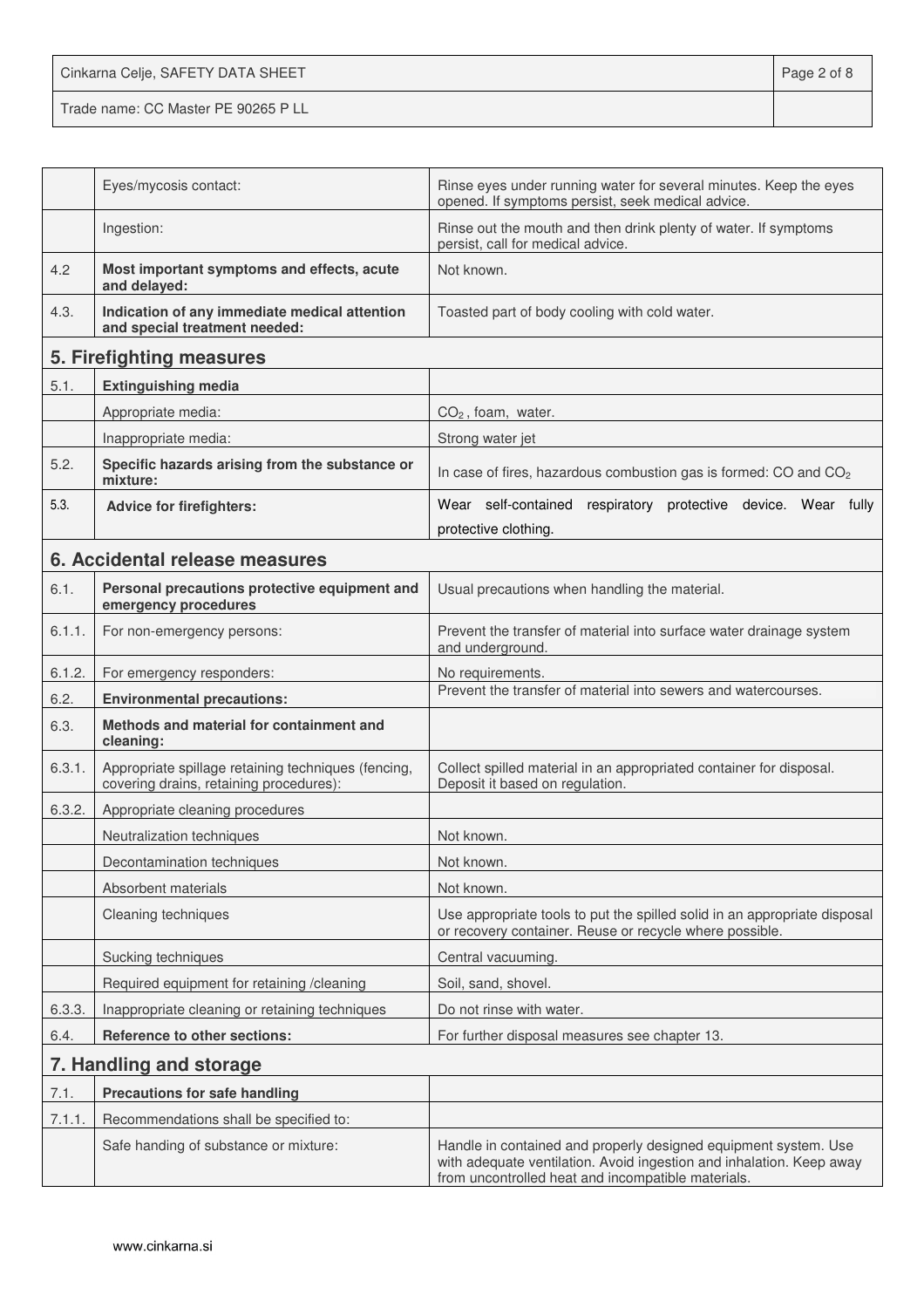| Cinkarna Celje, SAFETY DATA SHEET   | Page 3 of 8 |
|-------------------------------------|-------------|
| Trade name: CC Master PE 90265 P LL |             |

|        | Prevent handling of incompatible substances or<br>mixtures:                                                         | Lay attention to the warnings on the label.                                                                                                                                                      |
|--------|---------------------------------------------------------------------------------------------------------------------|--------------------------------------------------------------------------------------------------------------------------------------------------------------------------------------------------|
|        | Reduce the release of the substance or mixture to<br>the environment:                                               | Packaging should be tightly closed and upright to prevent leakage.                                                                                                                               |
| 7.1.2. | General working hygiene (prohibited eating,<br>drinking and smoking within working area; washing<br>hands $\dots$ ) | Immediately remove any clothing soiled by the product. Avoid contact<br>with skin and eyes. During processing and handling of the product,<br>don't eat and drink. Avoid inhalation of dust.     |
| 7.2.   | Conditions for safe storage, including any<br>incompatibilities                                                     |                                                                                                                                                                                                  |
|        | Management of risk associated with:                                                                                 | Ground all material handling and transfer equipment to dissipate built-<br>up of static electricity.                                                                                             |
|        | - explosive atmospheres:                                                                                            | Every effort should be made to prevent the accumulation of powders<br>or fine dusts around material handling systems. ŽAccumulated<br>powders or fine dusts may form explosive air-dust mixture. |
|        | - corrosive substances:                                                                                             | Keep away from food, drink and the strong oxidizers.                                                                                                                                             |
|        | - incompatible substances or mixtures:                                                                              | The premises must be adequately ventilated.                                                                                                                                                      |
|        | - evaporation substances:                                                                                           | Keep from sources of ignition, heat and open flame.                                                                                                                                              |
|        | - potential ignition sources:                                                                                       | Precautions against electrostatic electricity, the use of grounded<br>equipment.                                                                                                                 |
|        | How to control the effects of                                                                                       |                                                                                                                                                                                                  |
|        | - weather conditions:                                                                                               | Store in a dry place.                                                                                                                                                                            |
|        | - ambient pressure:                                                                                                 | There are no requirements.                                                                                                                                                                       |
|        | - temperature:                                                                                                      | Do not store above 25 °C.                                                                                                                                                                        |
|        | - sunlight:                                                                                                         | Keep away from heat and direct sunlight.                                                                                                                                                         |
|        | - humidity:                                                                                                         | Store the product in dry and cold place. Keep away from heat, direct<br>sunlight and moisture. Keep in well-closed packaging.                                                                    |
|        | - vibrations:                                                                                                       | There are no requirements.                                                                                                                                                                       |
|        | Securing integrity of substance or mixture by use<br>of:                                                            |                                                                                                                                                                                                  |
|        | - stabilisers:                                                                                                      | There are no requirements.                                                                                                                                                                       |
|        | - antioxidants:                                                                                                     | There are no requirements.                                                                                                                                                                       |
|        | Other advice including:                                                                                             |                                                                                                                                                                                                  |
|        | - ventilation requirements;                                                                                         | Facilities must be adequately ventilated.                                                                                                                                                        |
|        | - specific designs for storage rooms or vessels<br>(including retention walls and ventilation):                     | No special measures required.                                                                                                                                                                    |
|        | - quantity limitations regarding storage conditions:                                                                | No special measures required.                                                                                                                                                                    |
|        | - packaging compatibility:                                                                                          | No special measures required.                                                                                                                                                                    |
| 7.3.   | Specific end use(s):                                                                                                | Colouring of polyethylene products.                                                                                                                                                              |
|        | 8. Exposure control/ personal protection                                                                            |                                                                                                                                                                                                  |
| 8.1.   | <b>Control parameters</b>                                                                                           |                                                                                                                                                                                                  |
| 8.1.1. | Limit values (MV):                                                                                                  |                                                                                                                                                                                                  |
|        | <b>DNEL</b>                                                                                                         | Titanium dioxide: 10 mg/m <sup>3</sup>                                                                                                                                                           |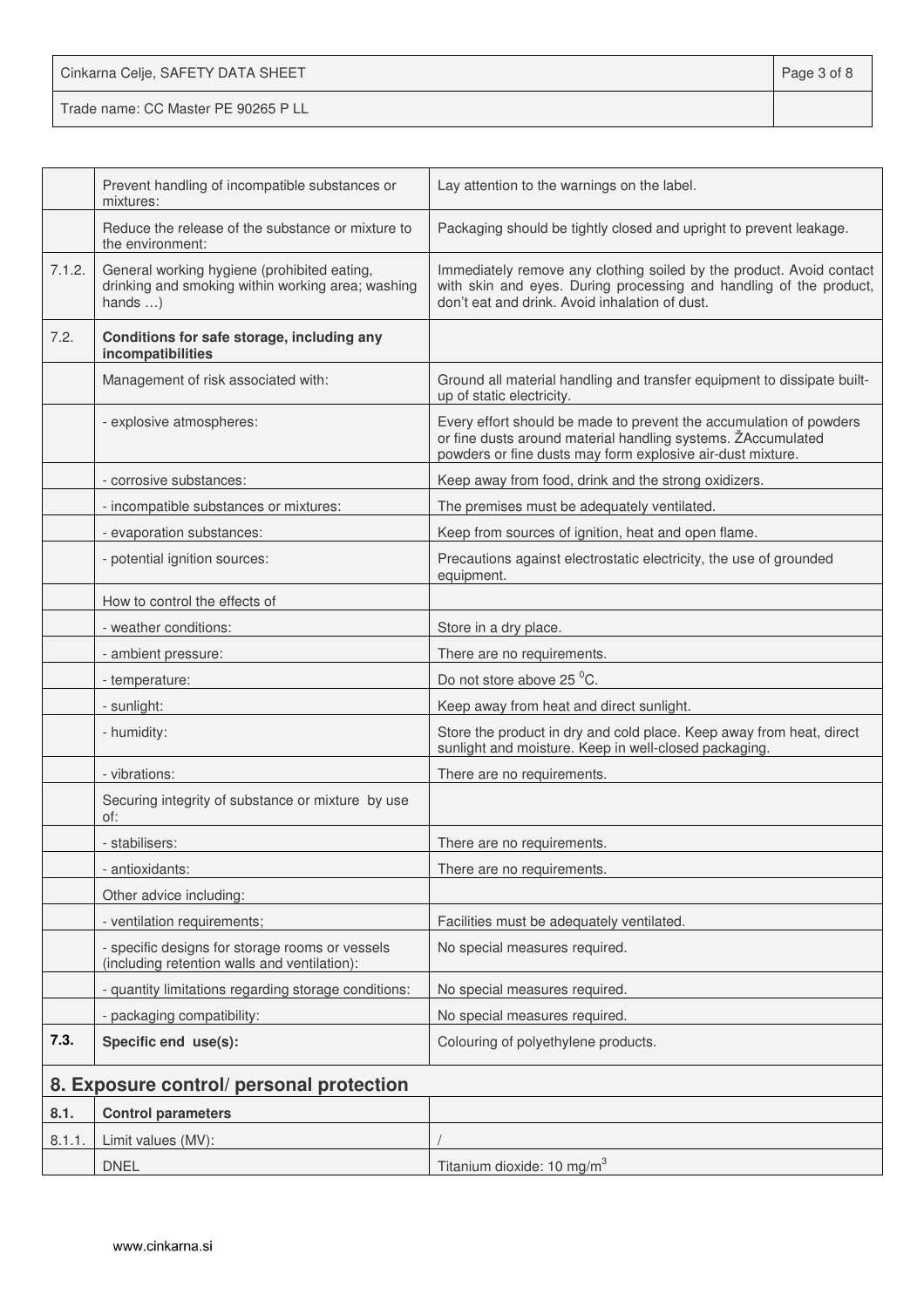Cinkarna Celje, SAFETY DATA SHEET **Page 4 of 8** 

Trade name: CC Master PE 90265 P LL

|        | <b>PNEC</b>                                               | Titanium dioxide:                                                                                                                                                                                                                                                                                                                                                                                                                                                                   |  |  |
|--------|-----------------------------------------------------------|-------------------------------------------------------------------------------------------------------------------------------------------------------------------------------------------------------------------------------------------------------------------------------------------------------------------------------------------------------------------------------------------------------------------------------------------------------------------------------------|--|--|
|        |                                                           | Freshwater: $> 0,127$ mg/l                                                                                                                                                                                                                                                                                                                                                                                                                                                          |  |  |
|        |                                                           | Freshwater deposits: > 1000 mg/kg                                                                                                                                                                                                                                                                                                                                                                                                                                                   |  |  |
|        |                                                           | Sea water: $> 0.62$ mg/l                                                                                                                                                                                                                                                                                                                                                                                                                                                            |  |  |
|        |                                                           | Sea water deposits: > 100 mg/kg                                                                                                                                                                                                                                                                                                                                                                                                                                                     |  |  |
|        |                                                           | Soil: > 100 mg/kg                                                                                                                                                                                                                                                                                                                                                                                                                                                                   |  |  |
|        |                                                           | Wastewater treatment plant: > 100 mg/kg                                                                                                                                                                                                                                                                                                                                                                                                                                             |  |  |
| 8.2.   | <b>Exposure control</b>                                   |                                                                                                                                                                                                                                                                                                                                                                                                                                                                                     |  |  |
| 8.2.1. | Appropriate engineering controls:                         | Ventilation on the work place.                                                                                                                                                                                                                                                                                                                                                                                                                                                      |  |  |
| 8.2.2. | Personal protective equipment:                            |                                                                                                                                                                                                                                                                                                                                                                                                                                                                                     |  |  |
|        | - respiratory protection:                                 | If engineering controls and ventilation are not sufficient to prevent<br>built-up of aerosols, vapours or dusts, appropriate NIOSH approved<br>air-purifying respirators or self-contained breathing apparatus<br>appropriate for exposure potential should be used. Air-supplied<br>breathing apparatus must be used when oxygen concentrations are<br>low or if airborne concentrations exceed the limits of the air-purifyng<br>respirators. Dust musk, SIST EN 143:2001/AC:2005 |  |  |
|        | - skin protection:                                        | Protective clothing, SIST EN ISO 13688:2013                                                                                                                                                                                                                                                                                                                                                                                                                                         |  |  |
|        | - hand protection:                                        | Wear thermal insulating gloves whenever molten material is present.<br>SIST EN 374-3:2003/AC:2006.                                                                                                                                                                                                                                                                                                                                                                                  |  |  |
|        | - eye/face protection:                                    | Safety goggles, SIST EN 166:2002                                                                                                                                                                                                                                                                                                                                                                                                                                                    |  |  |
|        | - heat radiation protection:                              | Gloves, SIST EN 407:2004                                                                                                                                                                                                                                                                                                                                                                                                                                                            |  |  |
|        | Other:                                                    | Before eating, drinking, or smoking, wash face and hands thoroughly<br>with soap and water.                                                                                                                                                                                                                                                                                                                                                                                         |  |  |
| 8.2.3. | Environment exposure control:                             | Do not allow product to reach ground water, water bodies or sewage<br>system.                                                                                                                                                                                                                                                                                                                                                                                                       |  |  |
|        | 9. Physical and chemical properties                       |                                                                                                                                                                                                                                                                                                                                                                                                                                                                                     |  |  |
| 9.1.   | Information on basic physical and chemical<br>properties: |                                                                                                                                                                                                                                                                                                                                                                                                                                                                                     |  |  |
|        | - appearance                                              | Solid, pellets                                                                                                                                                                                                                                                                                                                                                                                                                                                                      |  |  |
|        | - color                                                   | White                                                                                                                                                                                                                                                                                                                                                                                                                                                                               |  |  |
|        | - odor:                                                   | Odorles                                                                                                                                                                                                                                                                                                                                                                                                                                                                             |  |  |
|        | Upper/lower flammability or explosive limit:              | N.a.                                                                                                                                                                                                                                                                                                                                                                                                                                                                                |  |  |
|        | Relative density:                                         | 1,65 – 1,75 g/m <sup>3</sup> at 20 <sup>o</sup> C                                                                                                                                                                                                                                                                                                                                                                                                                                   |  |  |
|        | Solubility:                                               | Insoluble in water                                                                                                                                                                                                                                                                                                                                                                                                                                                                  |  |  |
| 9.2.   | Other information:                                        | N.a.                                                                                                                                                                                                                                                                                                                                                                                                                                                                                |  |  |
|        | 10. Stability and reactivity                              |                                                                                                                                                                                                                                                                                                                                                                                                                                                                                     |  |  |
| 10.1.  | <b>Reactivity:</b>                                        | Stable and not reactive.                                                                                                                                                                                                                                                                                                                                                                                                                                                            |  |  |
| 10.2.  | <b>Chemical stability:</b>                                | Under normal conditions the products is stable.                                                                                                                                                                                                                                                                                                                                                                                                                                     |  |  |
| 10.3.  | <b>Possible hazardous reactions:</b>                      | This product is stable under normal use conditions for shock,                                                                                                                                                                                                                                                                                                                                                                                                                       |  |  |
|        |                                                           | vibration, pressure or temperature.                                                                                                                                                                                                                                                                                                                                                                                                                                                 |  |  |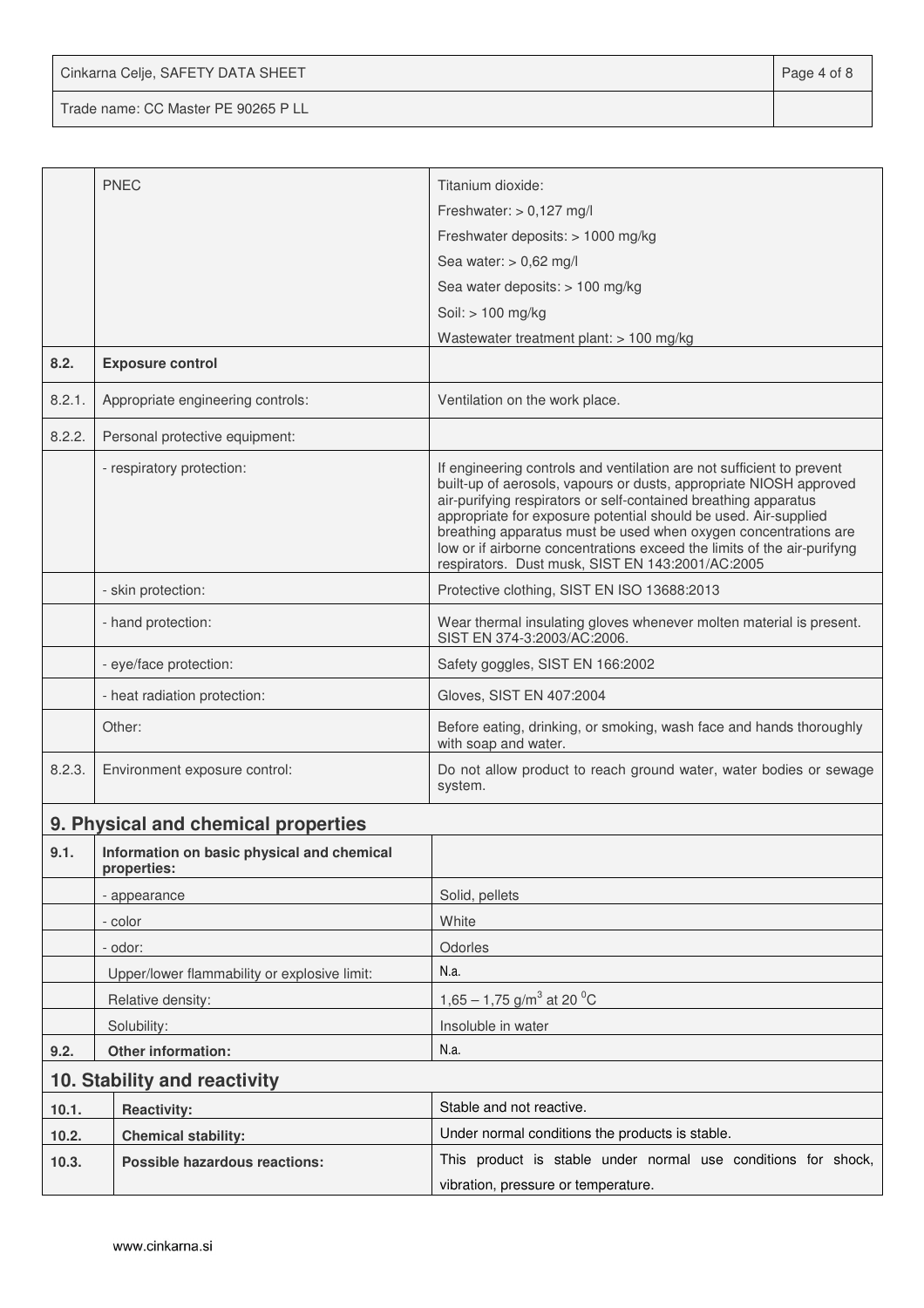Cinkarna Celje, SAFETY DATA SHEET **Page 5 of 8** Trade name: CC Master PE 90265 P LL

| 10.4. | <b>Conditions to avoid:</b>              | Avoid contact with flames or sparks. Do not heat temperatures<br>exceeding 350 °C.                                                                                                                                                                                                                                                                                                                                                                                                                                                                                                                                                                                                                                                                    |
|-------|------------------------------------------|-------------------------------------------------------------------------------------------------------------------------------------------------------------------------------------------------------------------------------------------------------------------------------------------------------------------------------------------------------------------------------------------------------------------------------------------------------------------------------------------------------------------------------------------------------------------------------------------------------------------------------------------------------------------------------------------------------------------------------------------------------|
| 10.5. | Incompatible materials:                  | Acid, alkali and oxidants.                                                                                                                                                                                                                                                                                                                                                                                                                                                                                                                                                                                                                                                                                                                            |
| 10.6. | <b>Hazardous decomposition products:</b> | Dust may from an explosive mixture with air, ignited by sparks<br>or source of ignition.                                                                                                                                                                                                                                                                                                                                                                                                                                                                                                                                                                                                                                                              |
|       | 11. Toxicological data                   |                                                                                                                                                                                                                                                                                                                                                                                                                                                                                                                                                                                                                                                                                                                                                       |
| 11.1. | Information on toxicological effects     |                                                                                                                                                                                                                                                                                                                                                                                                                                                                                                                                                                                                                                                                                                                                                       |
|       | - Acute toxicity:                        | Titanium dioxide:<br>Acute oral toxicity: LD 50/rat > 5000 mg/kg<br>Acute oral toxicity by inhalation: LD 50/4h rat > 6,82 mg/l                                                                                                                                                                                                                                                                                                                                                                                                                                                                                                                                                                                                                       |
|       | - skin corrosion/irritation:             | N.a.                                                                                                                                                                                                                                                                                                                                                                                                                                                                                                                                                                                                                                                                                                                                                  |
|       | - Serious eye damage/irritation:         | N.a.                                                                                                                                                                                                                                                                                                                                                                                                                                                                                                                                                                                                                                                                                                                                                  |
|       | - respiratory or skin sensitisation:     | May cause allergic reaction                                                                                                                                                                                                                                                                                                                                                                                                                                                                                                                                                                                                                                                                                                                           |
|       | - germ cell mutagenicity:                | N.a.                                                                                                                                                                                                                                                                                                                                                                                                                                                                                                                                                                                                                                                                                                                                                  |
|       | - Carcinogenicity:                       | In February 2006 the IARC came to the conclusion that there are not<br>enough evidence that titanium dioxide has carcinogenic effects in<br>humans. However, based on experiments in rats (inhalation), the IARC<br>notes that there is enough proof for carcinogenicity in the studied<br>animals (rats). General conclusion of the IARC is that Titanium<br>dioxide is "possibly carcinogen" to humans (class 2B).<br>This conclusion is based on the IARC rules that require the<br>identification of carcinogenicity be made by confirming the results<br>regarding the formation of tumours and performing two or more<br>independent researches in one living species in different laboratories<br>or on separate occasions by various methods. |
|       | - Toxicity for reproduction:             | It is not toxic for reproduction.                                                                                                                                                                                                                                                                                                                                                                                                                                                                                                                                                                                                                                                                                                                     |
|       | - STOT - single exposure:                | N.a.                                                                                                                                                                                                                                                                                                                                                                                                                                                                                                                                                                                                                                                                                                                                                  |
|       | - STOT - repeated exposure:              | N.a.                                                                                                                                                                                                                                                                                                                                                                                                                                                                                                                                                                                                                                                                                                                                                  |
|       | - Inhalation hazards:                    | N.a.                                                                                                                                                                                                                                                                                                                                                                                                                                                                                                                                                                                                                                                                                                                                                  |
|       | 12. Ecological information               |                                                                                                                                                                                                                                                                                                                                                                                                                                                                                                                                                                                                                                                                                                                                                       |
| 12.1. | <b>Toxicity:</b>                         | Titanium dioxide:<br>Toxicity for fish:<br>LC <sub>50</sub> / 96 h / Pimephales promelas (fathead minnow): > 1000 mg/l<br>Toxicity for aquatic organisms:<br>EC <sub>50</sub> / 72 h / Pseudokirchneriella subcapitata (green algae): 61 mg/l<br>Toxicity for aquatic invertebrates:<br>EC <sub>50</sub> / 48 h / Daphnia magna (water flea): > 1000 mg/l                                                                                                                                                                                                                                                                                                                                                                                             |
| 12.2. | Persistence and degradability:           | The product is bio non-degradable and insoluble in water.                                                                                                                                                                                                                                                                                                                                                                                                                                                                                                                                                                                                                                                                                             |
| 12.3. | <b>Accumulation in organisms:</b>        | The product does not accumulate in organisms.                                                                                                                                                                                                                                                                                                                                                                                                                                                                                                                                                                                                                                                                                                         |
| 12.4. | <b>Mobility in soil:</b>                 | N.a.                                                                                                                                                                                                                                                                                                                                                                                                                                                                                                                                                                                                                                                                                                                                                  |
| 12.5. | PBT and vPvB assessment results:         | Unclassified substance PBT/ Unclassified substance vPvB.                                                                                                                                                                                                                                                                                                                                                                                                                                                                                                                                                                                                                                                                                              |
| 12.6. | <b>Other adversative effects:</b>        | Do not allow product to reach ground water, water bodies or sewage<br>system.                                                                                                                                                                                                                                                                                                                                                                                                                                                                                                                                                                                                                                                                         |
|       | 13. Disposal considerations              |                                                                                                                                                                                                                                                                                                                                                                                                                                                                                                                                                                                                                                                                                                                                                       |
| 13.1. | <b>Waste treatment methods:</b>          | Remove in accordance with local regulations<br>Classification No. 07 02 13waste plastic                                                                                                                                                                                                                                                                                                                                                                                                                                                                                                                                                                                                                                                               |
|       |                                          |                                                                                                                                                                                                                                                                                                                                                                                                                                                                                                                                                                                                                                                                                                                                                       |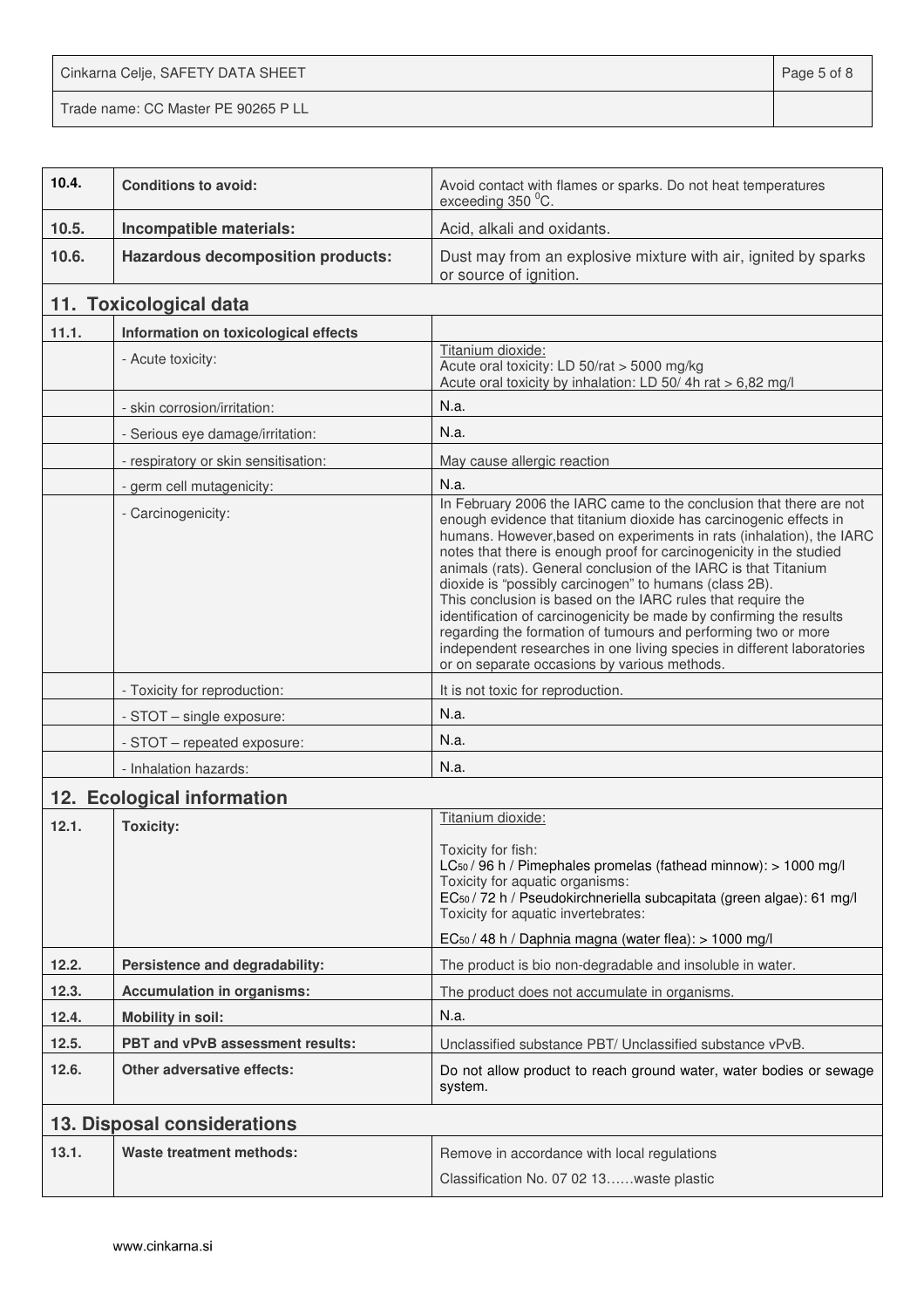Cinkarna Celje, SAFETY DATA SHEET **Page 6 of 8** and 2011 12 and 2012 12 and 2012 12 and 2012 12 and 2012 12 and 201 Trade name: CC Master PE 90265 P LL

|        | 14. Transport information                                                                                                                                                                                  |                                                                                                                                                                                                                                                                         |
|--------|------------------------------------------------------------------------------------------------------------------------------------------------------------------------------------------------------------|-------------------------------------------------------------------------------------------------------------------------------------------------------------------------------------------------------------------------------------------------------------------------|
|        | ADR, RID, AND, IMDG, ICAO-TI/IATA-DGR                                                                                                                                                                      |                                                                                                                                                                                                                                                                         |
| 14.1.  | <b>UN</b> number:                                                                                                                                                                                          |                                                                                                                                                                                                                                                                         |
| 14.2.  | UN proper shipping (technical name if<br>required):                                                                                                                                                        |                                                                                                                                                                                                                                                                         |
| 14.3   | <b>Transport hazard class:</b>                                                                                                                                                                             |                                                                                                                                                                                                                                                                         |
| 14.4.  | Packaging group:                                                                                                                                                                                           |                                                                                                                                                                                                                                                                         |
| 14.5.  | <b>Hazard to environment:</b>                                                                                                                                                                              |                                                                                                                                                                                                                                                                         |
| 14.6.  | Special precautions for user:                                                                                                                                                                              |                                                                                                                                                                                                                                                                         |
| 14.7.  | Bulk transport by MARPOL 73/78 Annex II<br>and IBC Code:                                                                                                                                                   |                                                                                                                                                                                                                                                                         |
| 14.8.  | <b>Tunnel code:</b>                                                                                                                                                                                        |                                                                                                                                                                                                                                                                         |
| 14.9.  | <b>Classification code:</b>                                                                                                                                                                                |                                                                                                                                                                                                                                                                         |
| 14.10. | <b>Hazard label:</b>                                                                                                                                                                                       |                                                                                                                                                                                                                                                                         |
|        | 15. Regulatory information                                                                                                                                                                                 |                                                                                                                                                                                                                                                                         |
| 15.1.  | Rules and regulations regarding health,<br>safety, and environmental hazard specific to<br>the substance or mixture:                                                                                       | Law of chemicals and regulation of classification, packaging and<br>labelling of hazard material and preparation.                                                                                                                                                       |
| 15.2.  | <b>Chemical safety assessment:</b>                                                                                                                                                                         | Chemical safety assessment was not made.                                                                                                                                                                                                                                |
|        | 16. Other information                                                                                                                                                                                      |                                                                                                                                                                                                                                                                         |
|        | Amendments made in the revised edition:                                                                                                                                                                    |                                                                                                                                                                                                                                                                         |
|        | List of relevant R phrases, hazard statements,<br>safety phrases and/or precautionary statements.<br>Write out the full text of any statement which are<br>not written out in full under Sections 2 to 15: |                                                                                                                                                                                                                                                                         |
|        | Training of personnel:                                                                                                                                                                                     | In accordance with technical instruction.                                                                                                                                                                                                                               |
|        | Sources:                                                                                                                                                                                                   | The data given here are based on current knowledge and experience.<br>The purpose of this Material Safety Data Sheet is to describe the<br>product in terms of its safety requirements. The data do not signify<br>any warranty with regard to the products properties. |
|        |                                                                                                                                                                                                            | Chemicals Act (Zkem-UPB1) Official Gazette of RS No.<br>$\bullet$<br>110/2003, as amended (Official Gazette of RS, No. 16/2008 9/<br>$2011$ ).                                                                                                                          |
|        |                                                                                                                                                                                                            | Act on occupational safety and health (ZVZD-1) Official Gazette<br>$\bullet$<br>of RS, No. 43/2011.                                                                                                                                                                     |
|        |                                                                                                                                                                                                            | Rules on the protection of workers from risks related to chemical<br>$\bullet$<br>agents at work (Official Gazette of RS, No. 100/2001, as<br>amended (Official Gazette of RS, No. 39/2005, 53/2007,<br>$102/2010$ ).                                                   |
|        |                                                                                                                                                                                                            | Regulation on the classification, packaging and labeling of<br>$\bullet$<br>dangerous preparations (Official Gazette of RS No. 67/2005, as<br>amended (Official Gazette of RS, no. 137/2006, 70/2008 and<br>88/2008, 126/2008, 81/2009).                                |
|        |                                                                                                                                                                                                            | Rules on reporting (Official Gazette of RS, No. 35/2011), as                                                                                                                                                                                                            |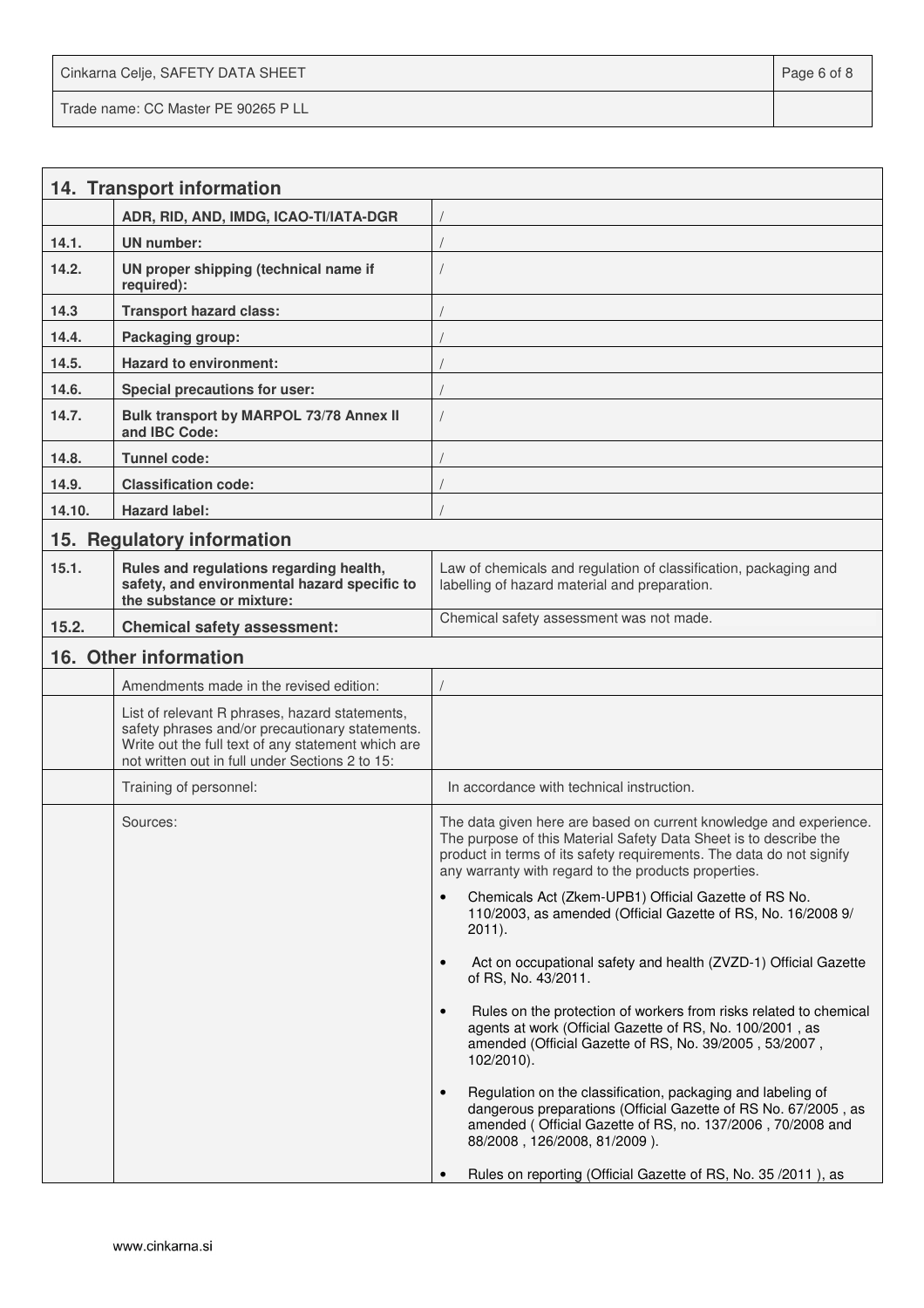| Cinkarna Celje, SAFETY DATA SHEET   | Page 7 of 8 |
|-------------------------------------|-------------|
| Trade name: CC Master PE 90265 P LL |             |

|                                              |                           | amended (Official Gazette RS, No. 49/2013).                                                                                                                                                                                                                                                                                                                                                                                                                                                                                                                                                                                                                                                                                                                                                                                                                                                          |
|----------------------------------------------|---------------------------|------------------------------------------------------------------------------------------------------------------------------------------------------------------------------------------------------------------------------------------------------------------------------------------------------------------------------------------------------------------------------------------------------------------------------------------------------------------------------------------------------------------------------------------------------------------------------------------------------------------------------------------------------------------------------------------------------------------------------------------------------------------------------------------------------------------------------------------------------------------------------------------------------|
|                                              | $\bullet$                 | Regulation on the management of packaging and packaging<br>waste (Official Gazette RS, no. 84/2006).                                                                                                                                                                                                                                                                                                                                                                                                                                                                                                                                                                                                                                                                                                                                                                                                 |
|                                              | $\bullet$<br>$34/2008$ ). | Ordinance on Waste Management (Official Gazette of RS, No.                                                                                                                                                                                                                                                                                                                                                                                                                                                                                                                                                                                                                                                                                                                                                                                                                                           |
|                                              | $\bullet$<br>$\bullet$    | Regulation (EC) no. 1907/2006 of the European Parliament and<br>of the Council concerning the Registration, Evaluation,<br>Authorisation and Restriction of Chemicals (REACH),<br>establishing a European Chemicals Agency, amending Directive<br>1999/45/EC and repealing Council Regulation (EEC) No. 793/93<br>and Commission Regulation (EC) no. 1488/94 and Council<br>Directive 76/769/EEC and Commission Directives 91/155/EEC,<br>93/67/EEC, 93/105/EEC and 2000/21/EC, as amended (OJ EU<br>No. 453 /2010, 348/2013).<br>Regulation (EC) no. 1272/2008 of the European Parliament and<br>of the Council on classification, labeling and packaging of<br>substances and mixtures, amending and repealing Directives<br>67/548/EEC, 1999/45 / EC and amending Regulation (EC) no.<br>1907/2006, as amended (Official Gazette of RS, No. 790/2009<br>286/2011, 618/2012, 0487/2013, 758/2013). |
|                                              | $\bullet$                 | Publication of titles and references of harmonised standards<br>under Union harmonisation legislation (2013/C 186/01).                                                                                                                                                                                                                                                                                                                                                                                                                                                                                                                                                                                                                                                                                                                                                                               |
| A key or legend to abbreviation and acronyms | ADI -                     | Acceptable Daily Intake                                                                                                                                                                                                                                                                                                                                                                                                                                                                                                                                                                                                                                                                                                                                                                                                                                                                              |
| used in the safety data sheet:               | ADN -                     | European Agreement concerning the International                                                                                                                                                                                                                                                                                                                                                                                                                                                                                                                                                                                                                                                                                                                                                                                                                                                      |
|                                              |                           | Carriage of Dangerous Goods by Inland Waterways                                                                                                                                                                                                                                                                                                                                                                                                                                                                                                                                                                                                                                                                                                                                                                                                                                                      |
|                                              | $CLP -$                   | Regulation (EC) No 1272/2008 on classification,                                                                                                                                                                                                                                                                                                                                                                                                                                                                                                                                                                                                                                                                                                                                                                                                                                                      |
|                                              |                           | packaging and labelling of substances and mixtures                                                                                                                                                                                                                                                                                                                                                                                                                                                                                                                                                                                                                                                                                                                                                                                                                                                   |
|                                              | PNEC -                    | <b>Predicted No Effect Concentration</b>                                                                                                                                                                                                                                                                                                                                                                                                                                                                                                                                                                                                                                                                                                                                                                                                                                                             |
|                                              | DNEL -                    | Derived No Effect Level                                                                                                                                                                                                                                                                                                                                                                                                                                                                                                                                                                                                                                                                                                                                                                                                                                                                              |
|                                              | STOT-                     | Specific target organ toxicity                                                                                                                                                                                                                                                                                                                                                                                                                                                                                                                                                                                                                                                                                                                                                                                                                                                                       |
|                                              | ADR -                     | European Agreement concerning the International                                                                                                                                                                                                                                                                                                                                                                                                                                                                                                                                                                                                                                                                                                                                                                                                                                                      |
|                                              |                           | Carriage of Dangerous Goods by Road                                                                                                                                                                                                                                                                                                                                                                                                                                                                                                                                                                                                                                                                                                                                                                                                                                                                  |
|                                              | CAS -                     | <b>Chemical Abstract Services</b>                                                                                                                                                                                                                                                                                                                                                                                                                                                                                                                                                                                                                                                                                                                                                                                                                                                                    |
|                                              | EINECS -                  | European Inventory of Existing Commercial Chemical                                                                                                                                                                                                                                                                                                                                                                                                                                                                                                                                                                                                                                                                                                                                                                                                                                                   |
|                                              | GHS-                      | Substances<br>Globally Harmonised System of Classification and<br>Labelling of Chemicals                                                                                                                                                                                                                                                                                                                                                                                                                                                                                                                                                                                                                                                                                                                                                                                                             |
|                                              | REACH-                    | Registration, Evaluation, Authorisation and Restriction of                                                                                                                                                                                                                                                                                                                                                                                                                                                                                                                                                                                                                                                                                                                                                                                                                                           |
|                                              |                           | Chemicals                                                                                                                                                                                                                                                                                                                                                                                                                                                                                                                                                                                                                                                                                                                                                                                                                                                                                            |
|                                              | ICAO-TI -                 | International Civil Aviation Organisation - Technical                                                                                                                                                                                                                                                                                                                                                                                                                                                                                                                                                                                                                                                                                                                                                                                                                                                |
|                                              |                           | Instructions                                                                                                                                                                                                                                                                                                                                                                                                                                                                                                                                                                                                                                                                                                                                                                                                                                                                                         |
|                                              | IMDG -                    | Code International Maritime Dangerous Goods Code                                                                                                                                                                                                                                                                                                                                                                                                                                                                                                                                                                                                                                                                                                                                                                                                                                                     |
|                                              | <b>IATA -</b>             | International Air Transport Association                                                                                                                                                                                                                                                                                                                                                                                                                                                                                                                                                                                                                                                                                                                                                                                                                                                              |
|                                              | ISO-                      | International Organization For Standardization                                                                                                                                                                                                                                                                                                                                                                                                                                                                                                                                                                                                                                                                                                                                                                                                                                                       |
|                                              | AOEL -                    | Acceptable Operator Exposure Level                                                                                                                                                                                                                                                                                                                                                                                                                                                                                                                                                                                                                                                                                                                                                                                                                                                                   |
|                                              |                           | NOAEL No - Observed Adverse Effect Level                                                                                                                                                                                                                                                                                                                                                                                                                                                                                                                                                                                                                                                                                                                                                                                                                                                             |